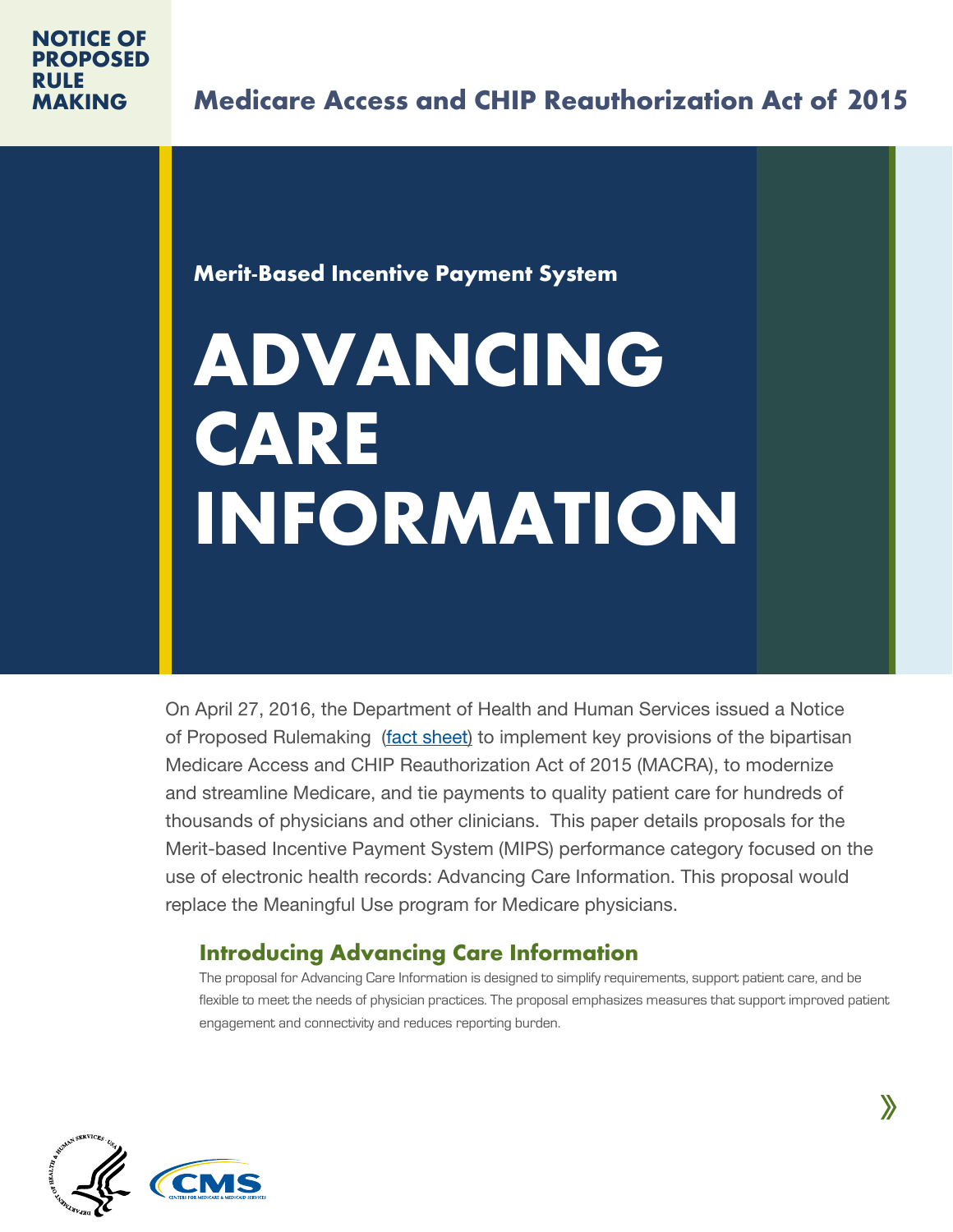## **Principal Changes from the Medicare EHR Incentive Program to Advancing Care Information Performance Category**

| <b>Meaningful Use</b>                                           | <b>Advancing Care Information</b>                                                                                                                                                                                                               |
|-----------------------------------------------------------------|-------------------------------------------------------------------------------------------------------------------------------------------------------------------------------------------------------------------------------------------------|
| Must report on all objective and measure requirements           | <b>Advancing Care Information streamlines measures</b><br>and emphasizes interoperability, information<br>exchange, and security measures. Clinical Decision<br><b>Support and Computerized Provider Order Entry are</b><br>no longer required. |
| One-size-fits-all-every measure reported and<br>weighed equally | <b>Customizable—Physicians or clinicians can choose</b><br>which best measures fit their practice                                                                                                                                               |
| All-or-nothing EHR measurement and quality reporting            | <b>Flexible—multiple paths to success</b>                                                                                                                                                                                                       |
| Misaligned with other Medicare reporting programs               | Aligned with other Medicare reporting programs.<br>No need to report quality measures as part of<br>this category                                                                                                                               |

## **Who Can Participate**

Advancing Care Information applies to all physicians and other clinicians participating in MIPS. Under MIPS, physicians and other clinicians will have the option to be assessed as a group across all four MIPS performance categories.

For physicians or other clinicians for whom the objectives and measures are not applicable (for example, a hospital-based clinician), CMS proposes to reweight the Advancing Care Information performance category to zero and adjust the other MIPS performance category scores to make up the difference in the composite score.

MIPS only applies to office-based physicians or other clinicians who are reimbursed by Medicare. It does not apply to hospitals, facilities, or Medicaid.

## **Scoring**

Initially, the Advancing Care Information category would account for 25 percent of the MIPS score. For this category, physicians and other clinicians must use certified EHR technology and could choose to report a customizable set of measures that reflects how they use EHR technology in their day-to-day practice, with a particular emphasis on interoperability and information exchange. Advancing Care Information would no longer require all-or-nothing EHR measurement or quality reporting. The measures align with the Office of the National Coordinator for Health Information Technology's 2015 Edition Health IT Certification Criteria.

The overall Advancing Care Information score would be made up of a base score and a performance

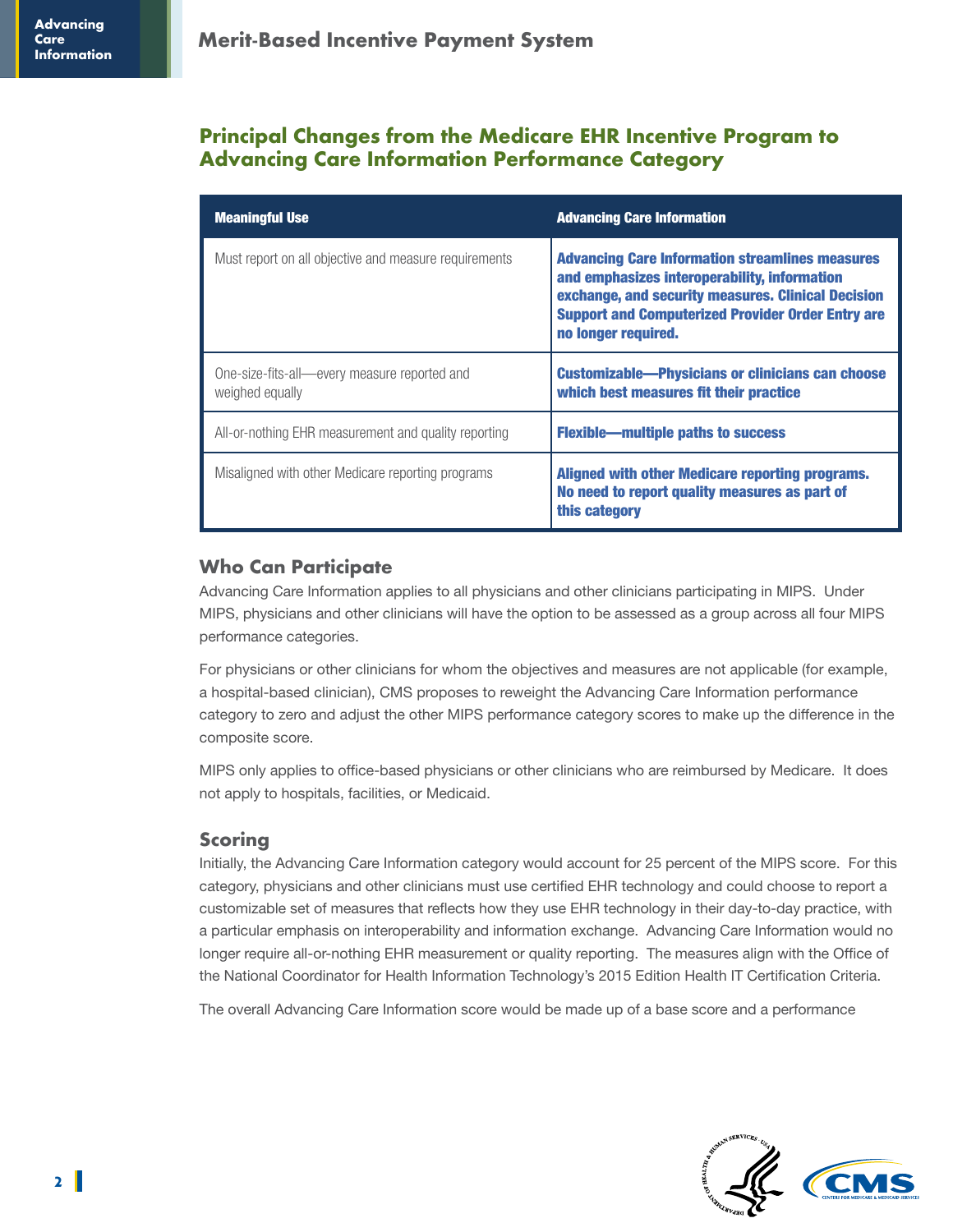# **Merit-Based Incentive Payment System Advancing**

score for a maximum score of 100 points. There are multiple paths to achieve the maximum score in this category.

**Base Score:** The base score accounts for 50 points of the total Advancing Care Information category score. To receive the base score, physicians and other clinicians must simply provide the numerator/denominator or yes/no for each objective and measure. CMS proposes six objectives and their measures that would require reporting for the base score:



Because of the importance of protecting patient privacy and security, physicians and other clinicians must be able to report "yes" to the Protect Patient Health Information objective to receive any score in the Advance Care Information performance category.

This proposal would no longer require reporting on the **Clinical Decision Support** and the **Computerized Provider Order Entry** objectives for the base score and only requires reporting to a public health immunization registry.

**Performance Score:** The performance score accounts for up to 80 points towards the total Advancing Care Information category score (note that the total score can exceed 100 points, but anyone who scores 100 points or above will receive the full credit of the maximum 25 points towards the MIPS score). Physicians and other clinicians select the measures that best fit their practice from the following objectives, which emphasize patient care and information access:



**Public Health Registry Bonus Point:** Immunization registry reporting is required. In addition, physicians and

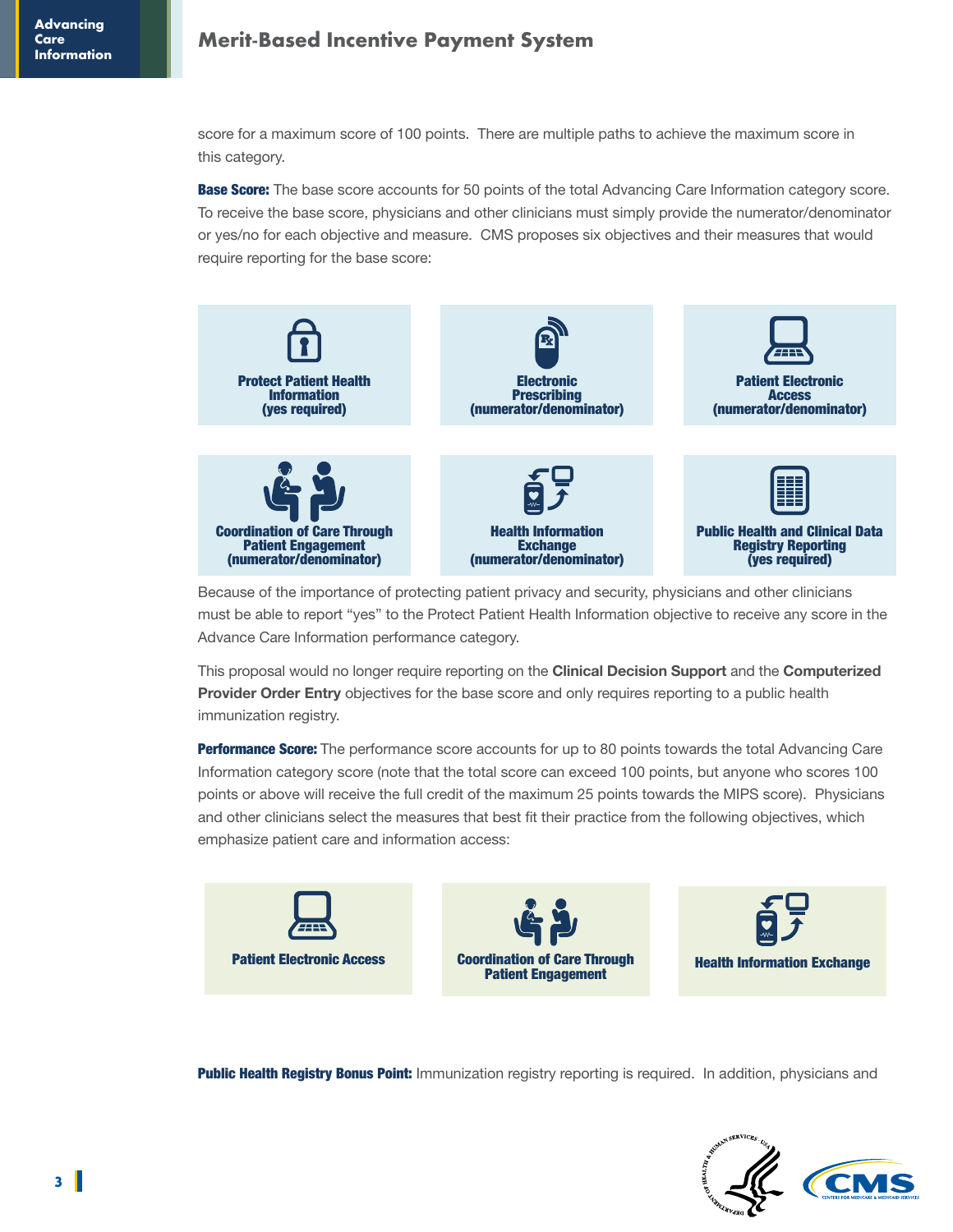other clinicians may choose to report to other public health registries, and will receive one additional point for reporting beyond the immunization category.

Total Score: The physicians or other clinicians' base score, performance score, and bonus point (if applicable) are added together for a total of up to 131 points. If physicians and other clinicians earn 100 points or more, then they receive the full 25 points in the Advancing Care Information category. If physicians and other clinicians earn less than 100 points, their overall score in MIPS declines proportionately—scoring is not all-or-nothing.



#### **Performance Period**

The first performance period for Advancing Care Information is proposed to be from January 1, 2017 through December 31, 2017. If a physician or other clinician only has data for a portion of the year, the proposal would allow the clinician to still participate in the Advancing Care Information category.

Beginning in 2017, physicians and other clinicians who currently participate in the Medicare Physician Meaningful Use program will no longer report or attest for this program and will instead report through MIPS.

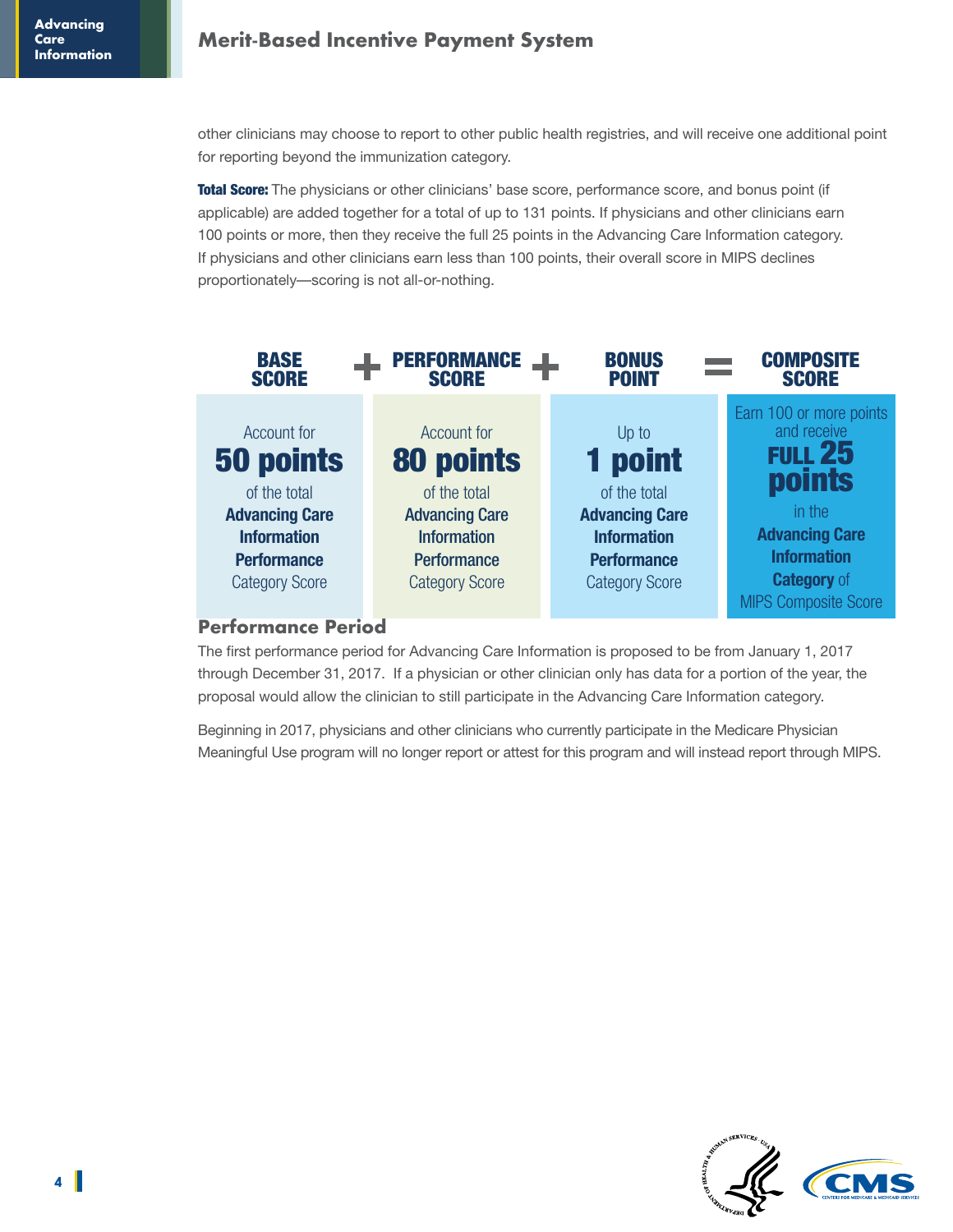# **More Ways to Learn**

To learn more about the Quality Payment Programs including program information, watch the <http://go.cms.gov/QualityPaymentProgram> to learn of Open Door Forums, webinars, and more. In addition, there is a CMS blog introducing [Advancing Care Information.](https://blog.cms.gov/2016/04/27/moving-toward-improved-care-through-information/)

## **We Are Listening**

The proposed rule incorporates input from patients, caregivers, physicians, clinicians, and health care professionals, but it represents only the first step in an iterative process to implementing the new Medicare physician payment program. We encourage you to review the proposed rule in its [entirety](https://s3.amazonaws.com/public-inspection.federalregister.gov/2016-10032.pdf) and provide feedback for consideration as indicated below. The comment period will close at 5pm ET time on June 27, 2016. Please provide your comments as follows:



Electronically through our e-Regulation website at [http://www.cms.gov/Regulations-and-Guidance/](http://www.cms.gov/Regulations-and-Guidance/Regulations-and-Policies/eRulemaking/index.html?redirect=/eRulemaking) [Regulations-and-Policies/eRulemaking/index.](http://www.cms.gov/Regulations-and-Guidance/Regulations-and-Policies/eRulemaking/index.html?redirect=/eRulemaking) [html?redirect=/eRulemaking](http://www.cms.gov/Regulations-and-Guidance/Regulations-and-Policies/eRulemaking/index.html?redirect=/eRulemaking)



On paper by following the instructions included in the proposed rule.